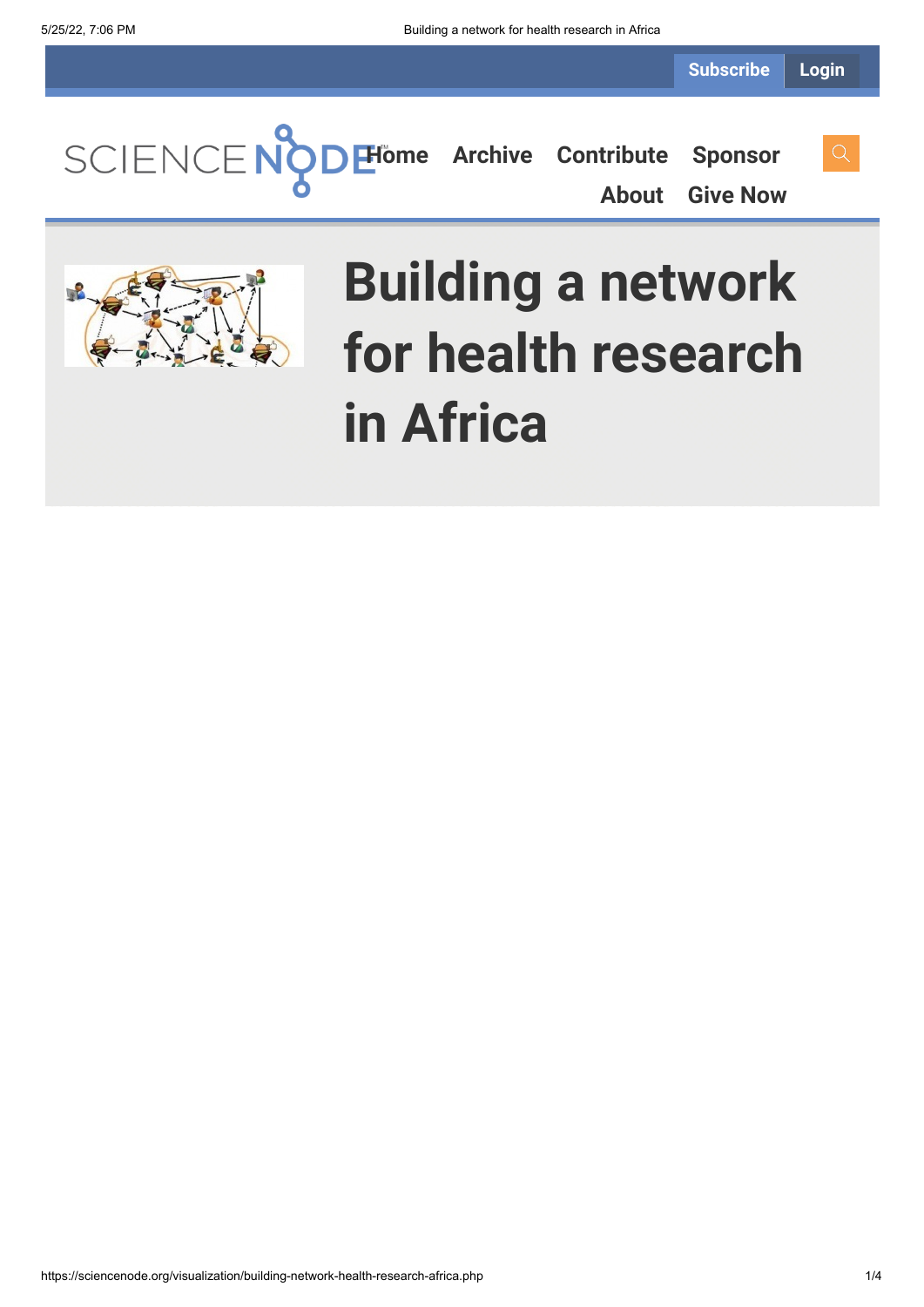

Discover [the AFRICA BUILD Portal](http://portal.africabuild.eu/), a professional social network for supporting collaborative links between health researchers in Africa. This free and open portal provides access to a wide variety of informatics tools for health training and research. [It can also be used to follow massive open online](http://en.wikipedia.org/wiki/Massive_open_online_course) courses (or MOOCs), to find jobs or funding grants, to keep up to date with research news, and to establish professional connections. The project received financial support through the EU's [Seventh Framework Programme \(FP7-ICT\)](http://cordis.europa.eu/fp7/home_en.html) from August 2011 to August 2014.

*- Andrew Purcell*

**[social network](https://sciencenode.org/tag/?tag=social%20network)**